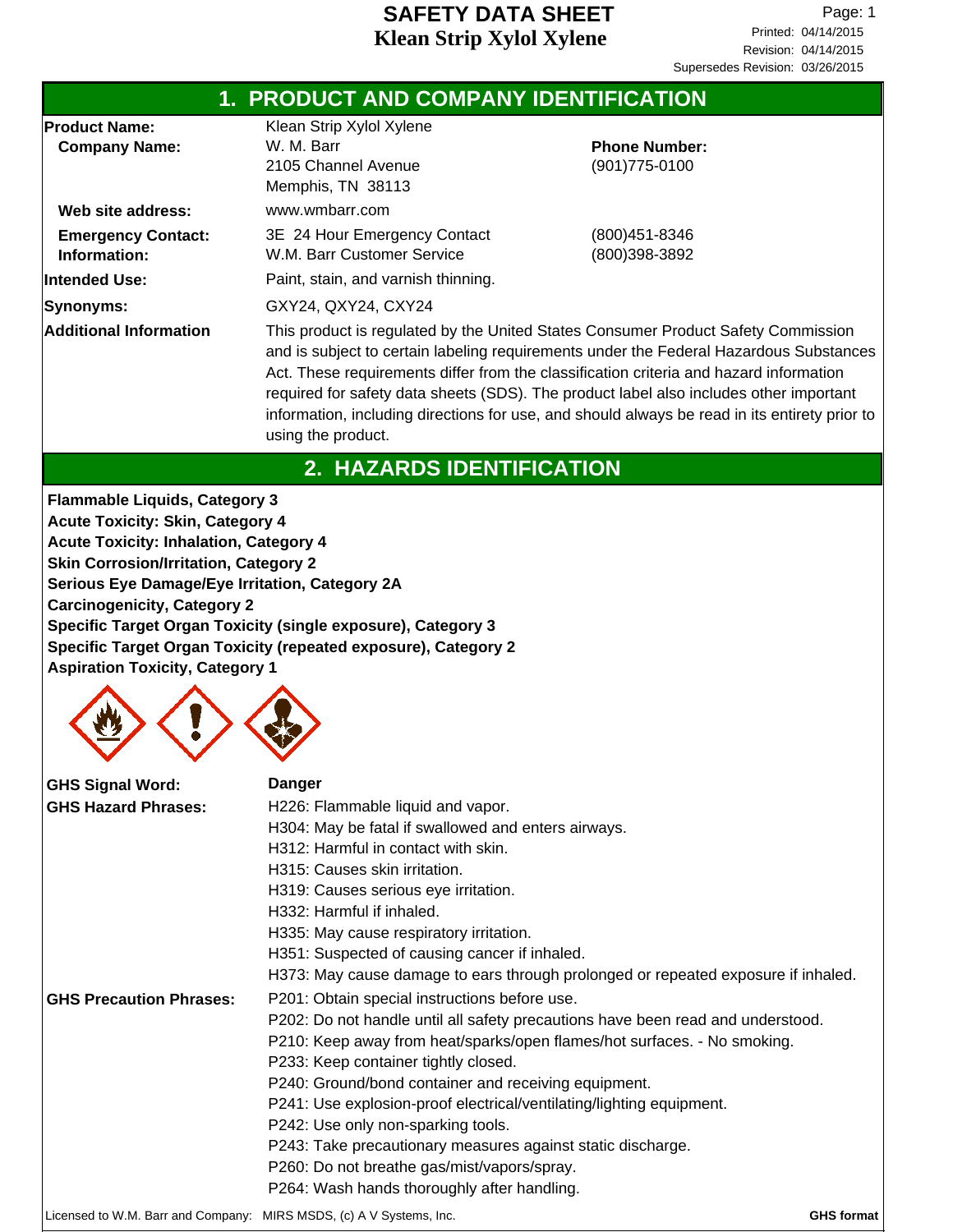|                                                                     | P271: Use only outdoors or in a well-ventilated area.<br>P280: Wear protective gloves/protective clothing/eye protection/face protection.<br>P235: Keep cool. |  |  |  |  |
|---------------------------------------------------------------------|---------------------------------------------------------------------------------------------------------------------------------------------------------------|--|--|--|--|
| <b>GHS Response Phrases:</b>                                        | P301+310: IF SWALLOWED: Immediately call a POISON CENTER or doctor/physician.<br>P302+352: IF ON SKIN: Wash with plenty of soap and water.                    |  |  |  |  |
|                                                                     | P303+361+353: IF ON SKIN (or hair): Remove/take off immediately all contaminated<br>clothing. Rinse skin with water/shower.                                   |  |  |  |  |
|                                                                     | P304+340: IF INHALED: Remove victim to fresh air and keep at rest in a position<br>comfortable for breathing.                                                 |  |  |  |  |
|                                                                     | P305+351+338: IF IN EYES: Rinse cautiously with water for several minutes. Remove                                                                             |  |  |  |  |
|                                                                     | contact lenses, if present and easy to do. Continue rinsing.                                                                                                  |  |  |  |  |
|                                                                     | P308+313: IF exposed or concerned: Get medical attention/advice.<br>P312: Call a POISON CENTER or doctor/physician if you feel unwell.                        |  |  |  |  |
|                                                                     | P314: Get medical attention/advice if you feel unwell.                                                                                                        |  |  |  |  |
|                                                                     | P321: Specific treatment see label.                                                                                                                           |  |  |  |  |
|                                                                     | P331: Do NOT induce vomiting.                                                                                                                                 |  |  |  |  |
|                                                                     | P332+313: If skin irritation occurs, get medical advice/attention.                                                                                            |  |  |  |  |
|                                                                     | P337+313: If eye irritation persists, get medical advice/attention.<br>P362: Take off contaminated clothing and wash before re-use.                           |  |  |  |  |
|                                                                     | P363: Wash contaminated clothing before reuse.                                                                                                                |  |  |  |  |
|                                                                     | P370+378: In case of fire, use dry chemical powder to extinguish.                                                                                             |  |  |  |  |
| <b>GHS Storage and Disposal</b>                                     | P403+233: Store container tightly closed in well-ventilated place.                                                                                            |  |  |  |  |
| <b>Phrases:</b>                                                     | P405: Store locked up.                                                                                                                                        |  |  |  |  |
|                                                                     | P501: Dispose of contents/container according to local, state and federal regulations.                                                                        |  |  |  |  |
| <b>Hazard Rating System:</b>                                        | Flammability<br>Instability<br><b>HEALTH</b><br>$\mathbf{2}$                                                                                                  |  |  |  |  |
|                                                                     | <b>FLAMMABILITY</b><br>3<br>$\boldsymbol{0}$                                                                                                                  |  |  |  |  |
|                                                                     | <b>PHYSICAL</b><br>0<br>Health                                                                                                                                |  |  |  |  |
| HMIS:                                                               | <b>PPE</b><br>х<br>NFPA:<br>Special Hazard                                                                                                                    |  |  |  |  |
| <b>OSHA Regulatory Status:</b>                                      | This material is classified as hazardous under OSHA regulations.                                                                                              |  |  |  |  |
| <b>Potential Health Effects</b>                                     | Inhalation Acute Exposure Effects:                                                                                                                            |  |  |  |  |
| (Acute and Chronic):                                                | Vapor harmful. May cause dizziness, headache, irritation of respiratory tract, weakness,                                                                      |  |  |  |  |
|                                                                     | drowsiness, depression of central nervous system, and watering of eyes. Severe                                                                                |  |  |  |  |
|                                                                     | overexposure may cause unconsciousness, anesthesia, irregular heartbeat, and death.                                                                           |  |  |  |  |
|                                                                     | Intentional misuse of this product by deliberately concentrating and inhaling can be<br>harmful or fatal.                                                     |  |  |  |  |
|                                                                     | <b>Skin Contact Acute Exposure Effects:</b>                                                                                                                   |  |  |  |  |
|                                                                     | This product is a skin irritant. It may be absorbed through the skin. It may cause                                                                            |  |  |  |  |
|                                                                     | irritation, dermatitis, drying of skin, and numbness in fingers and arms. May increase<br>severity of symptoms listed under inhalation.                       |  |  |  |  |
|                                                                     | Eye Contact Acute Exposure Effects:                                                                                                                           |  |  |  |  |
|                                                                     | This material is an eye irritant. It may cause irritation, redness, stinging, tearing,<br>excessive swelling of the conjunctiva; and or excessive blinking.   |  |  |  |  |
|                                                                     | Ingestion Acute Exposure Effects:                                                                                                                             |  |  |  |  |
|                                                                     | Harmful or fatal if swallowed. May cause nausea, vomiting, gastrointestinal irritation, or<br>diarrhea.                                                       |  |  |  |  |
|                                                                     | <b>Chronic Exposure Effects:</b>                                                                                                                              |  |  |  |  |
|                                                                     | Reports have associated repeated and prolonged overexposure to solvents with                                                                                  |  |  |  |  |
| Licensed to W.M. Barr and Company: MIRS MSDS, (c) A V Systems, Inc. | <b>GHS format</b>                                                                                                                                             |  |  |  |  |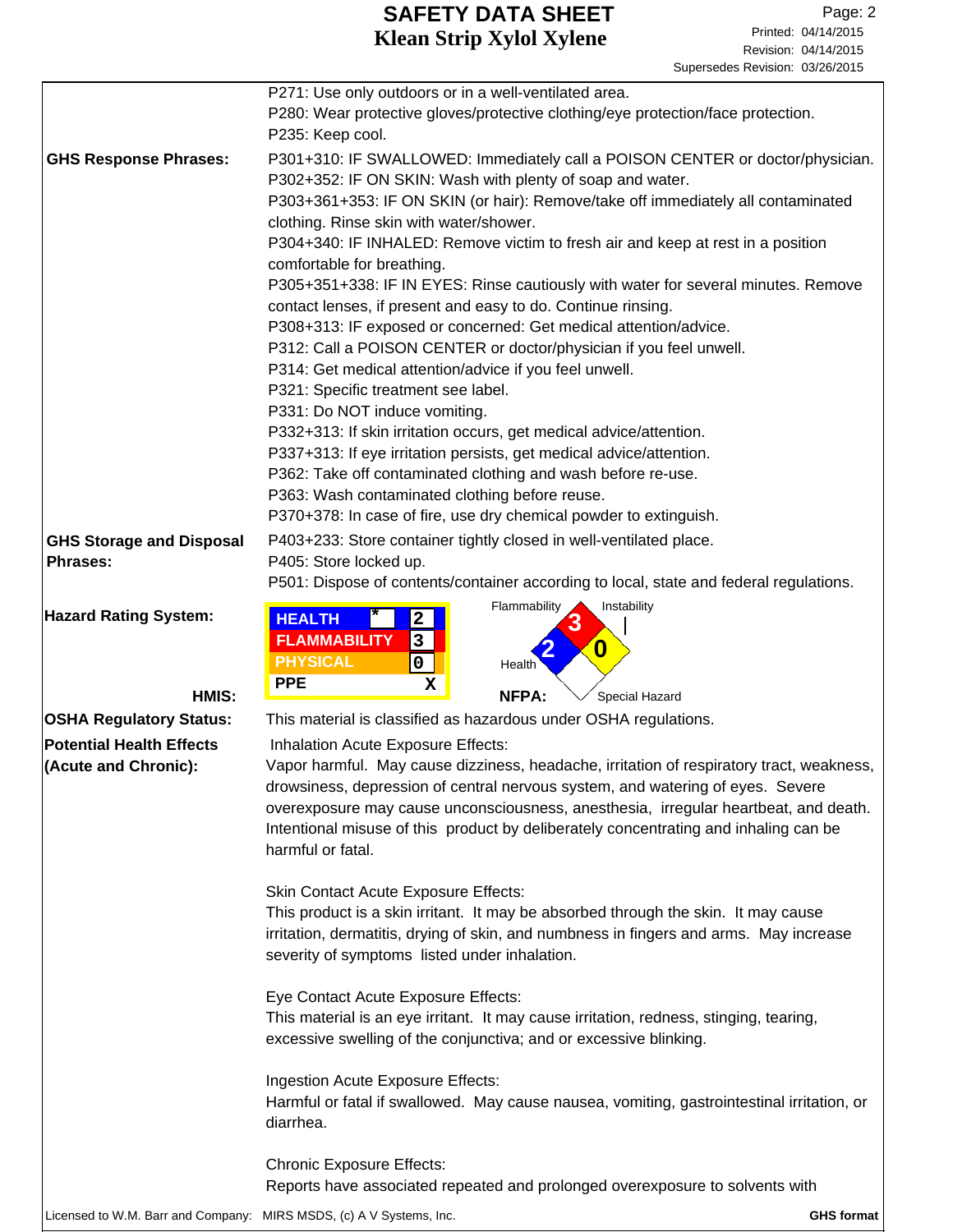|                                           |                                                       | damage, and liver damage.                                                            |                              | neurological and other physiological damage. Prolonged or repeated contact may cause<br>dermatitis. May cause skin irritation, permanent central nervous system changes, kidney                                                                                                                                                                                    |  |  |  |
|-------------------------------------------|-------------------------------------------------------|--------------------------------------------------------------------------------------|------------------------------|--------------------------------------------------------------------------------------------------------------------------------------------------------------------------------------------------------------------------------------------------------------------------------------------------------------------------------------------------------------------|--|--|--|
|                                           |                                                       | Medical Conditions Generally Diseases of the skin, liver, and kidneys.               |                              |                                                                                                                                                                                                                                                                                                                                                                    |  |  |  |
|                                           | <b>Aggravated By Exposure:</b>                        |                                                                                      |                              |                                                                                                                                                                                                                                                                                                                                                                    |  |  |  |
|                                           |                                                       | 3. COMPOSITION/INFORMATION ON INGREDIENTS                                            |                              |                                                                                                                                                                                                                                                                                                                                                                    |  |  |  |
| CAS#                                      |                                                       | <b>Hazardous Components (Chemical Name)</b>                                          | <b>Concentration</b>         | <b>RTECS#</b>                                                                                                                                                                                                                                                                                                                                                      |  |  |  |
| 1330-20-7                                 |                                                       | Xylene (mixed isomers) {Benzene, dimethyl-}                                          | 60.0 -100.0 %                | ZE2100000                                                                                                                                                                                                                                                                                                                                                          |  |  |  |
| $100 - 41 - 4$                            |                                                       | Ethylbenzene {Ethylbenzol; Phenylethane}                                             | 10.0 -30.0 %                 | DA0700000                                                                                                                                                                                                                                                                                                                                                          |  |  |  |
| 98-82-8                                   | Cumene {Benzene, 1-Methylethyl-;<br>Isopropylbenzene} |                                                                                      | $0.1 - 1.0 %$                | GR8575000                                                                                                                                                                                                                                                                                                                                                          |  |  |  |
| <b>Additional Chemical</b><br>Information |                                                       | Ethylbenzene is a component of Xylene.                                               |                              |                                                                                                                                                                                                                                                                                                                                                                    |  |  |  |
|                                           |                                                       |                                                                                      | <b>4. FIRST AID MEASURES</b> |                                                                                                                                                                                                                                                                                                                                                                    |  |  |  |
|                                           | <b>Emergency and First Aid</b>                        | Inhalation:                                                                          |                              |                                                                                                                                                                                                                                                                                                                                                                    |  |  |  |
| Procedures:                               |                                                       | artificial respiration until medical assistance can be rendered.                     |                              | If user experiences breathing difficulty, move to air free of vapors. Administer oxygen or                                                                                                                                                                                                                                                                         |  |  |  |
|                                           |                                                       | <b>Skin Contact:</b><br>Irritation may result. Immediately wash with soap and water. |                              |                                                                                                                                                                                                                                                                                                                                                                    |  |  |  |
|                                           |                                                       | Eye Contact:<br>at least 15 minutes, then get medical attention.                     |                              | Immediately flush with water, remove any contact lenses, continue flushing with water for                                                                                                                                                                                                                                                                          |  |  |  |
|                                           |                                                       | Ingestion:<br>or physician immediately for instructions.                             |                              | Do not induce vomiting. Call you local poison control center, hospital emergency room,                                                                                                                                                                                                                                                                             |  |  |  |
| <b>Signs and Symptoms Of</b><br>Exposure: |                                                       | See Potential Health Effects.                                                        |                              |                                                                                                                                                                                                                                                                                                                                                                    |  |  |  |
| Note to Physician:                        |                                                       | Call your local poison control center for further information.                       |                              |                                                                                                                                                                                                                                                                                                                                                                    |  |  |  |
|                                           |                                                       | <b>5. FIRE FIGHTING MEASURES</b>                                                     |                              |                                                                                                                                                                                                                                                                                                                                                                    |  |  |  |
|                                           |                                                       | NFPA Class IC flammable liquid                                                       |                              |                                                                                                                                                                                                                                                                                                                                                                    |  |  |  |
| Flash Pt:                                 |                                                       | Method Used: Closed Cup<br>81.00 F                                                   |                              |                                                                                                                                                                                                                                                                                                                                                                    |  |  |  |
| <b>Explosive Limits:</b>                  |                                                       | LEL: AP 1%                                                                           | UEL: AP 7%                   |                                                                                                                                                                                                                                                                                                                                                                    |  |  |  |
| <b>Autoignition Pt:</b>                   |                                                       | 432.00 C                                                                             |                              |                                                                                                                                                                                                                                                                                                                                                                    |  |  |  |
|                                           |                                                       | Suitable Extinguishing Media: Use carbon dioxide, dry powder, or foam.               |                              |                                                                                                                                                                                                                                                                                                                                                                    |  |  |  |
|                                           | <b>Fire Fighting Instructions:</b>                    | been exposed to intense heat or flame.                                               |                              | Self-contained respiratory protection should be provided for fire fighters fighting fires in<br>buildings or confined areas. Storage containers exposed to fire should be kept cool with<br>water spay to prevent pressure build-up. Stay away from heads of containers that have                                                                                  |  |  |  |
| Hazards:                                  | <b>Flammable Properties and</b>                       | When<br>cause a                                                                      |                              | Flammable Liquid! This material releases vapors at or below ambient temperatures.<br>mixed with air in certain proportions and exposed to an ignition source, its vapor can<br>flash fire. Use only with adequate ventilation. Vapors are heavier than air and may travel<br>long distances along the ground to an ignition source and flash back. A vapor and air |  |  |  |
|                                           |                                                       | Licensed to W.M. Barr and Company: MIRS MSDS, (c) A V Systems, Inc.                  |                              | <b>GHS format</b>                                                                                                                                                                                                                                                                                                                                                  |  |  |  |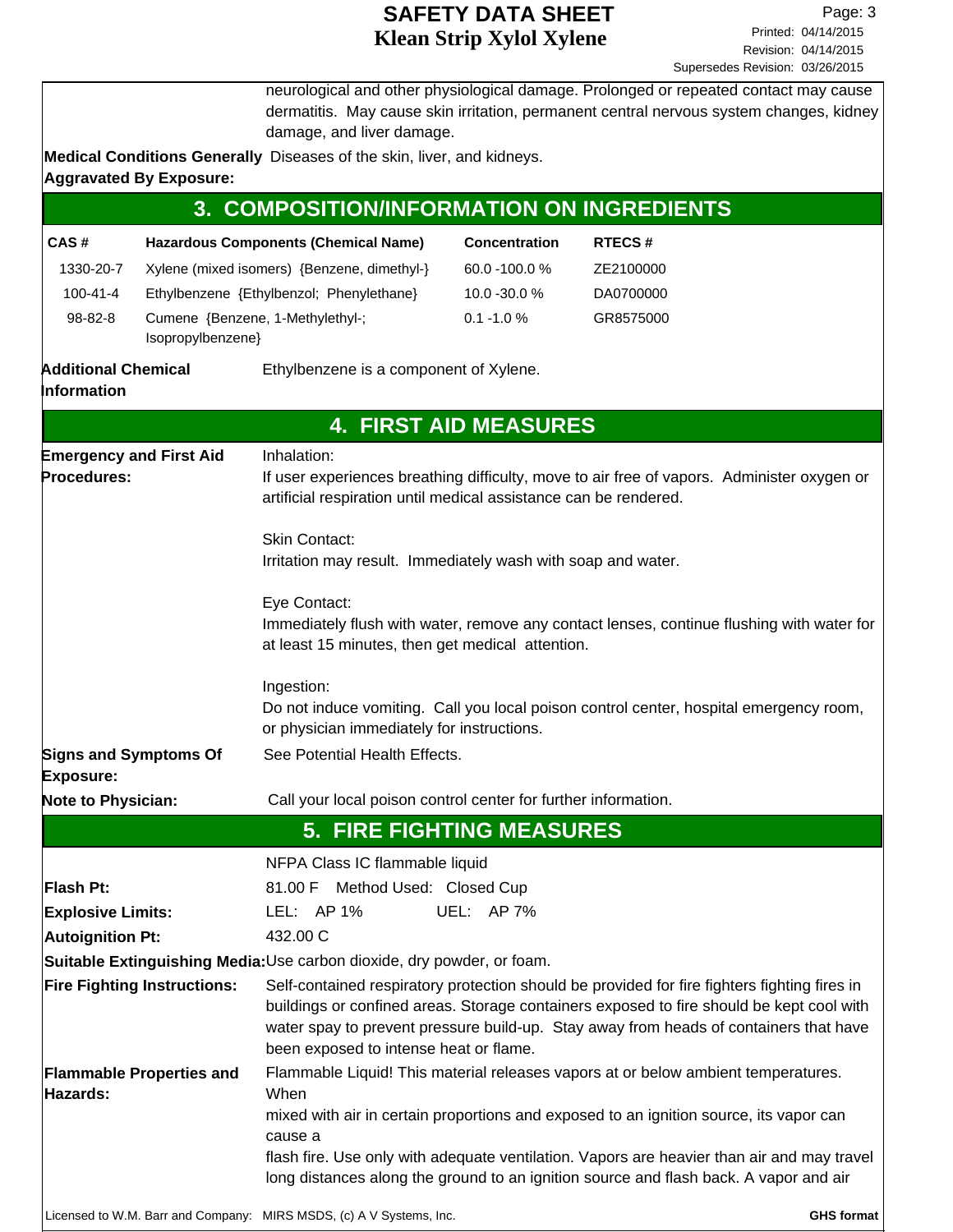| <b>Flammability Classification:</b>                         |                                                                                                                                                                                                                                                                                                                                                                                                                                                                                                                                                                                                      |
|-------------------------------------------------------------|------------------------------------------------------------------------------------------------------------------------------------------------------------------------------------------------------------------------------------------------------------------------------------------------------------------------------------------------------------------------------------------------------------------------------------------------------------------------------------------------------------------------------------------------------------------------------------------------------|
|                                                             | mixture can create an explosion hazard in confined spaces such as sewers. If container<br>is                                                                                                                                                                                                                                                                                                                                                                                                                                                                                                         |
|                                                             | not properly cooled, it can rupture in the heat of a fire.                                                                                                                                                                                                                                                                                                                                                                                                                                                                                                                                           |
|                                                             |                                                                                                                                                                                                                                                                                                                                                                                                                                                                                                                                                                                                      |
|                                                             | <b>6. ACCIDENTAL RELEASE MEASURES</b>                                                                                                                                                                                                                                                                                                                                                                                                                                                                                                                                                                |
| <b>Steps To Be Taken In Case</b><br>Material Is Released Or | Vapors may cause flash fire or ignite explosively.                                                                                                                                                                                                                                                                                                                                                                                                                                                                                                                                                   |
| Spilled:                                                    | Clean up: Keep unnecessary people away; isolate hazard area and deny entry. Stay<br>upwind, out of low areas, and ventilate closed spaces before entering. Shut off ignition<br>sources; keep flares, smoking or flames out of hazard area. Use non-sparking tools.<br>Use proper bonding and grounding methods for all equipment and processes. Keep out<br>of waterways and bodies of water. Be cautious of vapors collecting in small enclosed<br>spaces, sewers, low lying areas, confined spaces, etc.<br>Small spills: Take up with sand, earth or other noncombustible absorbent material and |
|                                                             | place in a plastic container where applicable.                                                                                                                                                                                                                                                                                                                                                                                                                                                                                                                                                       |
|                                                             | Large spills: Dike far ahead of spill for later disposal.                                                                                                                                                                                                                                                                                                                                                                                                                                                                                                                                            |
|                                                             | Waste Disposal: Dispose in accordance with applicable local, state and federal<br>regulations.                                                                                                                                                                                                                                                                                                                                                                                                                                                                                                       |
|                                                             | <b>7. HANDLING AND STORAGE</b>                                                                                                                                                                                                                                                                                                                                                                                                                                                                                                                                                                       |
| <b>Precautions To Be Taken in</b><br>Handling:              | Read carefully all cautions and directions on product label before use. Since empty<br>container retains residue, follow all label warnings even after container is empty.<br>Dispose of empty container according to all regulations. Do not reuse this container.<br>Do not use this product near any source of heat or open flame, furnace areas, pilot                                                                                                                                                                                                                                           |
|                                                             | lights, stoves, etc.                                                                                                                                                                                                                                                                                                                                                                                                                                                                                                                                                                                 |
|                                                             | Do not use in small enclosed spaces, such as basements and bathrooms. Vapors can<br>accumulate and explode if ignited.                                                                                                                                                                                                                                                                                                                                                                                                                                                                               |
|                                                             | Do not spread this product over large surface areas because fire and health safety risks<br>will increase dramatically.                                                                                                                                                                                                                                                                                                                                                                                                                                                                              |
| Precautions To Be Taken in<br>Storing:                      | Keep container tightly closed when not in use. Store in a cool, dry place. Do not store<br>near flames or at elevated temperatures.                                                                                                                                                                                                                                                                                                                                                                                                                                                                  |
|                                                             | 8. EXPOSURE CONTROLS/PERSONAL PROTECTION                                                                                                                                                                                                                                                                                                                                                                                                                                                                                                                                                             |
|                                                             |                                                                                                                                                                                                                                                                                                                                                                                                                                                                                                                                                                                                      |
|                                                             |                                                                                                                                                                                                                                                                                                                                                                                                                                                                                                                                                                                                      |

| CAS#           | <b>Partial Chemical Name</b>                          | <b>OSHA TWA</b> | <b>ACGIH TWA</b>                     | <b>Other Limits</b> |
|----------------|-------------------------------------------------------|-----------------|--------------------------------------|---------------------|
| 1330-20-7      | Xylene (mixed isomers) {Benzene,<br>$dimethyl-}$      | PEL: 100 ppm    | <b>TLV: 100 ppm</b><br>STEL: 150 ppm | No data.            |
| $100 - 41 - 4$ | Ethylbenzene {Ethylbenzol;<br>Phenylethane            | PEL: 100 ppm    | <b>TLV: 100 ppm</b><br>STEL: 125 ppm | No data.            |
| 98-82-8        | Cumene {Benzene, 1-Methylethyl-;<br>Isopropylbenzene} | PEL: 50 ppm     | TLV: 50 ppm                          | No data.            |

Licensed to W.M. Barr and Company: MIRS MSDS, (c) A V Systems, Inc. **GHS** format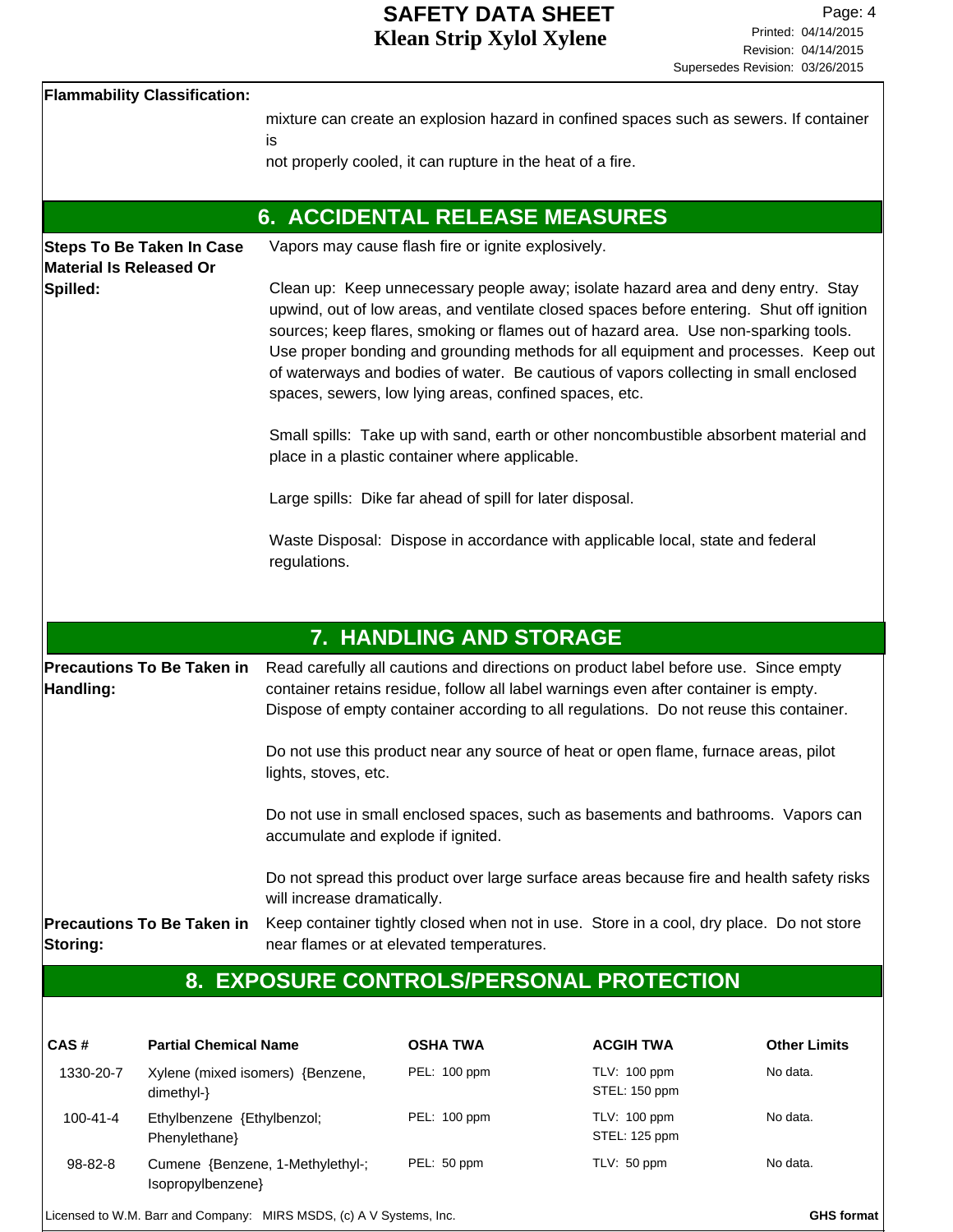| <b>Respiratory Equipment</b>      | For OSHA controlled work place and other regular users --Use only with adequate                                                                                                |
|-----------------------------------|--------------------------------------------------------------------------------------------------------------------------------------------------------------------------------|
| (Specify Type):                   | ventilation under engineered air control systems designed to prevent exceeding                                                                                                 |
|                                   | appropriate TLV. For occasional use, where engineered air control is not feasible, use                                                                                         |
|                                   | properly maintained and properly fitted NIOSH approved respirator for organic solvent<br>vapors. A dust mask does not provided protection against vapors.                      |
|                                   |                                                                                                                                                                                |
| <b>Eye Protection:</b>            | Safety glasses, chemical goggles or face shields are recommended to safeguard against<br>potential eye contact, irritation, or injury. Contact lenses should not be worn while |
|                                   | working with chemicals.                                                                                                                                                        |
| <b>Protective Gloves:</b>         | Wear gloves with as much resistance to the chemical ingredients as possible. Glove                                                                                             |
|                                   | materials such as nitrile rubber may provide protection. Glove selection should be based                                                                                       |
|                                   | on chemicals being used and conditions of use. Consult your glove supplier for                                                                                                 |
|                                   | additional information. Gloves contaminated with product should be discarded and not                                                                                           |
|                                   | reused.                                                                                                                                                                        |
| <b>Other Protective Clothing:</b> | Various application methods can dictate the use of additional protective safety                                                                                                |
|                                   | equipment, such as impermeable aprons, etc., to minimize exposure.                                                                                                             |
| <b>Engineering Controls</b>       | Use process enclosures, local exhaust ventilation, or other engineering controls to                                                                                            |
| (Ventilation etc.):               | control airborne levels below recommended exposure limits.                                                                                                                     |
|                                   | Use only with adequate ventilation to prevent buildup of vapors. Do not use in areas                                                                                           |
|                                   | where vapors can accumulate and concentrate, such as basements, bathrooms or small                                                                                             |
|                                   | enclosed areas. Whenever possible, use outdoors in an open air area. If using indoors                                                                                          |
|                                   | open all windows and doors and maintain a cross ventilation of moving fresh air across                                                                                         |
|                                   | the work area. If strong odor is noticed or you experience slight dizziness, headache,                                                                                         |
|                                   | nausea or eye-watering -- STOP -- ventilation is inadequate. Leave area immediately                                                                                            |
|                                   | and move to fresh air.                                                                                                                                                         |
|                                   |                                                                                                                                                                                |
|                                   |                                                                                                                                                                                |
|                                   | Work/Hygienic/Maintenance Wash hands thoroughly after use and before eating, drinking, or smoking.                                                                             |
| <b>Practices:</b>                 |                                                                                                                                                                                |
|                                   | Do not eat, drink, or smoke in the work area.                                                                                                                                  |
|                                   | Discard any clothing or other protective equipment that cannot be decontaminated.                                                                                              |
|                                   |                                                                                                                                                                                |
|                                   | Facilities storing or handling this material should be equipped with an emergency                                                                                              |
|                                   | eyewash and safety shower.                                                                                                                                                     |
|                                   | 9. PHYSICAL AND CHEMICAL PROPERTIES                                                                                                                                            |
| Physical States:                  | [ ] Solid<br>$[$ ] Gas<br>[X] Liquid                                                                                                                                           |
| <b>Appearance and Odor:</b>       | Sweet, pungent aromatic                                                                                                                                                        |
|                                   | hydrocarbon                                                                                                                                                                    |
| <b>Melting Point:</b>             | -48.00 C - -25.00 C                                                                                                                                                            |
| <b>Boiling Point:</b>             | 280.00 F - 288.00 F                                                                                                                                                            |
| <b>Autoignition Pt:</b>           | 432.00 C                                                                                                                                                                       |
| Flash Pt:                         | 81.00 F Method Used: Closed Cup                                                                                                                                                |
| <b>Explosive Limits:</b>          | LEL: AP 1%<br>UEL: AP 7%                                                                                                                                                       |
| Specific Gravity (Water = 1):     | 0.87                                                                                                                                                                           |
| <b>Density:</b>                   | 7.18 LB/GL at 77.0 F                                                                                                                                                           |
|                                   |                                                                                                                                                                                |
|                                   |                                                                                                                                                                                |
|                                   |                                                                                                                                                                                |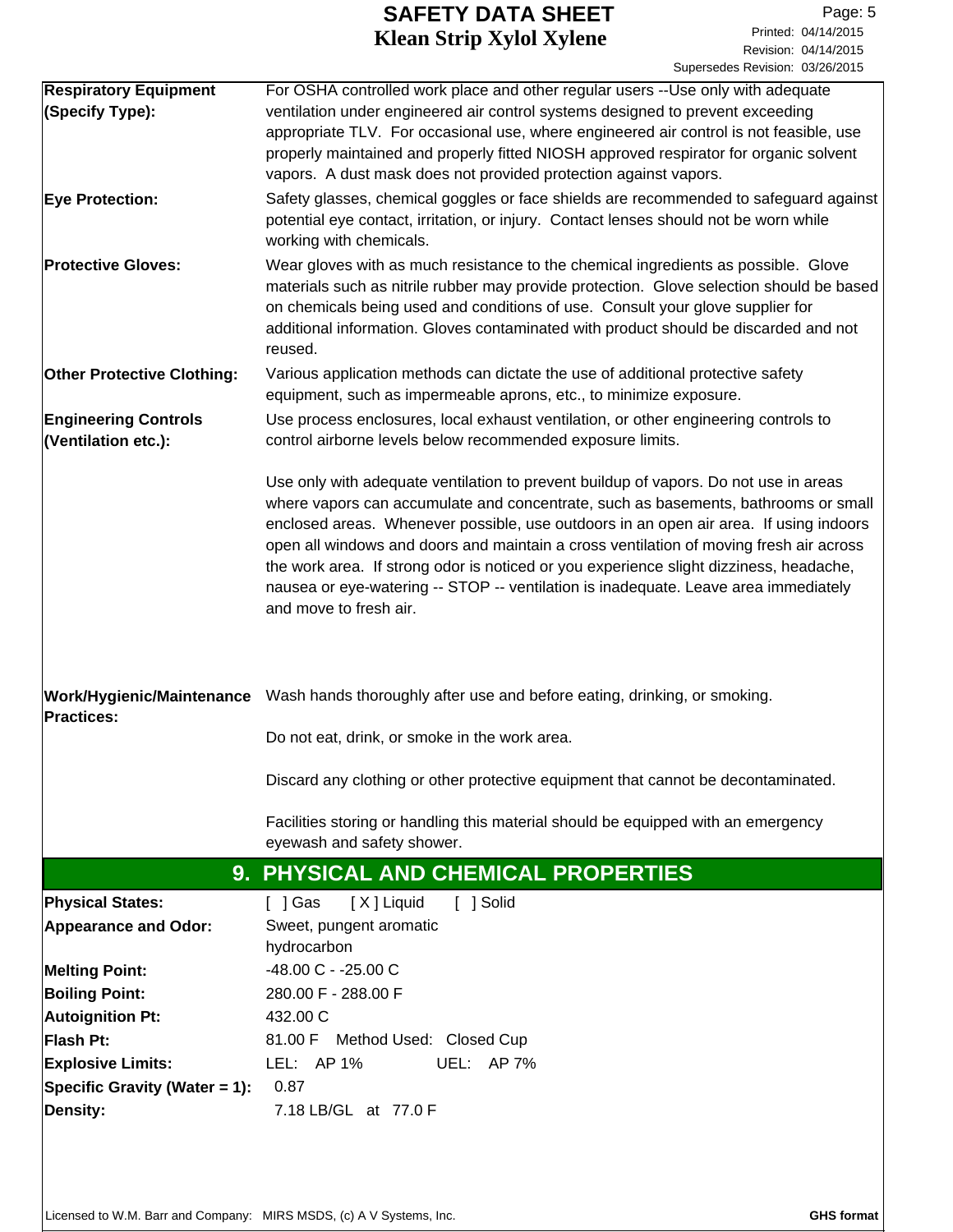| Vapor Pressure (vs. Air or                                          | 7 MM HG at 20.0 C                                                                                                                                                                                                                                                                                                                                                                                                                                                                                                                                                                                                                                                                                                                                                                                                                                                                         |
|---------------------------------------------------------------------|-------------------------------------------------------------------------------------------------------------------------------------------------------------------------------------------------------------------------------------------------------------------------------------------------------------------------------------------------------------------------------------------------------------------------------------------------------------------------------------------------------------------------------------------------------------------------------------------------------------------------------------------------------------------------------------------------------------------------------------------------------------------------------------------------------------------------------------------------------------------------------------------|
| mm Hg):                                                             |                                                                                                                                                                                                                                                                                                                                                                                                                                                                                                                                                                                                                                                                                                                                                                                                                                                                                           |
| Vapor Density (vs. Air = 1):                                        | No data.                                                                                                                                                                                                                                                                                                                                                                                                                                                                                                                                                                                                                                                                                                                                                                                                                                                                                  |
| <b>Evaporation Rate:</b>                                            | No data.                                                                                                                                                                                                                                                                                                                                                                                                                                                                                                                                                                                                                                                                                                                                                                                                                                                                                  |
| <b>Solubility in Water:</b>                                         | No data.                                                                                                                                                                                                                                                                                                                                                                                                                                                                                                                                                                                                                                                                                                                                                                                                                                                                                  |
| Percent Volatile:                                                   | 99.999 % by weight.                                                                                                                                                                                                                                                                                                                                                                                                                                                                                                                                                                                                                                                                                                                                                                                                                                                                       |
| VOC / Volume:                                                       | 872.0000 G/L                                                                                                                                                                                                                                                                                                                                                                                                                                                                                                                                                                                                                                                                                                                                                                                                                                                                              |
|                                                                     | <b>10. STABILITY AND REACTIVITY</b>                                                                                                                                                                                                                                                                                                                                                                                                                                                                                                                                                                                                                                                                                                                                                                                                                                                       |
| Stability:                                                          | Unstable [ ]<br>Stable $[X]$                                                                                                                                                                                                                                                                                                                                                                                                                                                                                                                                                                                                                                                                                                                                                                                                                                                              |
| <b>Conditions To Avoid -</b><br>Instability:                        | No data available.                                                                                                                                                                                                                                                                                                                                                                                                                                                                                                                                                                                                                                                                                                                                                                                                                                                                        |
| Avoid:                                                              | Incompatibility - Materials To Incompatible with strong oxidizing agents.                                                                                                                                                                                                                                                                                                                                                                                                                                                                                                                                                                                                                                                                                                                                                                                                                 |
| Byproducts:                                                         | Hazardous Decomposition Or Decomposition may produce carbon monoxide and carbon dioxide.                                                                                                                                                                                                                                                                                                                                                                                                                                                                                                                                                                                                                                                                                                                                                                                                  |
| <b>Possibility of Hazardous</b><br><b>Reactions:</b>                | Will occur [ ] Will not occur [X]                                                                                                                                                                                                                                                                                                                                                                                                                                                                                                                                                                                                                                                                                                                                                                                                                                                         |
| <b>Conditions To Avoid -</b><br><b>Hazardous Reactions:</b>         | No data available.                                                                                                                                                                                                                                                                                                                                                                                                                                                                                                                                                                                                                                                                                                                                                                                                                                                                        |
|                                                                     | <b>11. TOXICOLOGICAL INFORMATION</b>                                                                                                                                                                                                                                                                                                                                                                                                                                                                                                                                                                                                                                                                                                                                                                                                                                                      |
| <b>Toxicological Information:</b>                                   | Overexposure to xylene may cause upper respiratory tract irritation, headache, cyanosis,<br>blood serum changes, CNS damage and narcosis. Effects may be increased by the use<br>of<br>alcoholic beverages. Evidence of liver and kidney impairment were reported in workers<br>recovering from a gross over-exposure.                                                                                                                                                                                                                                                                                                                                                                                                                                                                                                                                                                    |
|                                                                     | CAS# 1330-20-7:<br>Acute toxicity, LC50, Inhalation, Rat, 5000. PPM, 4 H.<br>Result:<br>Behavioral: Muscle contraction or spasticity.<br>Lungs, Thorax, or Respiration: Other changes.<br>- Raw Material Data Handbook, Vol.1: Organic Solvents, 1974., National Assoc. of<br>Printing Ink Research Institute, Francis McDonald Sinclair Memorial Labor, Lehigh Univ.,<br>Bethlehem, PA 18015, Vol/p/yr: 1,123, 1974<br>Standard Draize Test, Eyes, Species: Rabbit, 5.000 MG, 24 H, Severe.<br>Result:<br>Behavioral: General anesthetic.<br>Behavioral: Somnolence (general depressed activity).<br>Behavioral: Irritability.<br>- "Sbornik Vysledku Toxixologickeho Vysetreni Latek A Pripravku,", Institut Pro Vychovu<br>Vedoucicn P, Marhold, J.V., Institut Pro Vychovu Vedoucicn, Pracovniku Chemickeho,<br>Prumyclu Praha Czechoslovakia, Vol/p/yr: -,24, 1972<br>CAS# 100-41-4: |
|                                                                     | Tumorigenic Effects:, TCLo, Inhalation, Rat, 750.0 ppm.                                                                                                                                                                                                                                                                                                                                                                                                                                                                                                                                                                                                                                                                                                                                                                                                                                   |
| Licensed to W.M. Barr and Company: MIRS MSDS, (c) A V Systems, Inc. | <b>GHS format</b>                                                                                                                                                                                                                                                                                                                                                                                                                                                                                                                                                                                                                                                                                                                                                                                                                                                                         |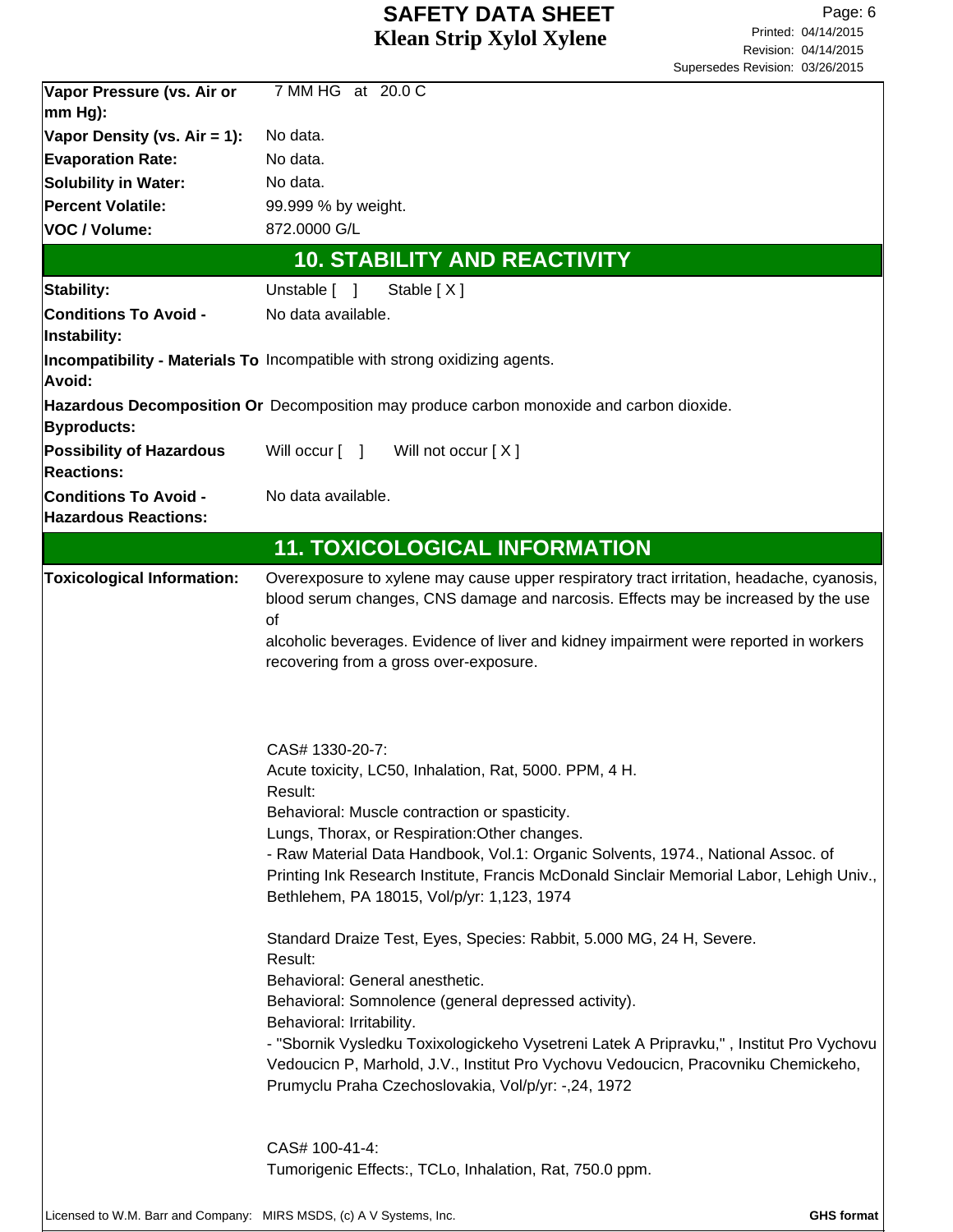|                                       | Result:                                                                                                                                                                                                                                                                                                                                                                                                                                                       |
|---------------------------------------|---------------------------------------------------------------------------------------------------------------------------------------------------------------------------------------------------------------------------------------------------------------------------------------------------------------------------------------------------------------------------------------------------------------------------------------------------------------|
| <b>Chronic Toxicological</b>          | Tumorigenic: Carcinogenic by RTECS criteria.                                                                                                                                                                                                                                                                                                                                                                                                                  |
| Effects:                              | Kidney, Ureter, Bladder: Tumors.                                                                                                                                                                                                                                                                                                                                                                                                                              |
|                                       | Standard Draize Test, Eyes, Species: Rabbit, 500.0 MG, Severe.<br>Result:                                                                                                                                                                                                                                                                                                                                                                                     |
|                                       | Effects on Fertility: Post-implantation mortality (e.g., dead and/or resorbed implants per<br>total number of implants).                                                                                                                                                                                                                                                                                                                                      |
|                                       | Effects on Fertility: Litter size (e.g.; # fetuses per litter; measured before birth).<br>Effects on Embryo or Fetus: Fetotoxicity (except death, e.g., stunted fetus).<br>- American Journal of Ophthalmology., Ophthalmic Pub. Co., 435 N. Michigan Ave.,<br>Suite 1415, Chicago, IL 60611, Vol/p/yr: 29,1363, 1946                                                                                                                                         |
|                                       | Xylene, all isomers:                                                                                                                                                                                                                                                                                                                                                                                                                                          |
|                                       | <b>Effects from Prolonged or Repeated Exposure:</b>                                                                                                                                                                                                                                                                                                                                                                                                           |
|                                       | Impaired neurological function was reported in workers exposed to solvents including<br>xylene.                                                                                                                                                                                                                                                                                                                                                               |
|                                       | Studies in laboratory animals have shown evidence of impaired hearing following high<br>levels                                                                                                                                                                                                                                                                                                                                                                |
|                                       | of exposure. Studies in laboratory animals suggest some changes in reproductive organs<br>following high levels of exposure but no significant effects on reproduction were<br>observed.                                                                                                                                                                                                                                                                      |
|                                       | Studies in laboratory animals indicate skeletal and visceral malformations,<br>developmental                                                                                                                                                                                                                                                                                                                                                                  |
|                                       | delays, and increased fetal resorptions following extremely high levels of maternal<br>exposure.                                                                                                                                                                                                                                                                                                                                                              |
|                                       | Adverse effects on the liver, kidney, bone marrow (changes in blood cell parameters)<br>were                                                                                                                                                                                                                                                                                                                                                                  |
|                                       | observed in laboratory animals following high levels of exposure. The relevance of these<br>observations to humans is not clear at this time.                                                                                                                                                                                                                                                                                                                 |
|                                       | Ethyl Benzene:                                                                                                                                                                                                                                                                                                                                                                                                                                                |
|                                       | <b>Effects from Prolonged or Repeated Exposure:</b>                                                                                                                                                                                                                                                                                                                                                                                                           |
|                                       | Findings from a 2-year inhalation study in rodents conducted by NTP were as follows:<br><b>Effects</b>                                                                                                                                                                                                                                                                                                                                                        |
|                                       | were observed only at the highest exposure level (750 ppm). At this level the incidence<br>οf                                                                                                                                                                                                                                                                                                                                                                 |
|                                       | renal tumors was elevated in male rats (tubular carcinomas) and female rats (tubular<br>adenomas). Also, the incidence of tumors was elevated in male mice (alveolar and<br>bronchiolar carcinomas) and female mice (hepatocellular carcinomas). IARC has<br>classified                                                                                                                                                                                       |
|                                       | ethyl benzene as "possibly carcinogenic to humans" (Group 2B). Studies in laboratory<br>animals indicate some evidence of post-implantation deaths following high levels of<br>maternal                                                                                                                                                                                                                                                                       |
|                                       | exposure. The relevance of these findings to humans is not clear at this time. Studies in<br>laboratory animals indicate limited evidence of renal malformations, resorptions, and<br>developmental delays following high levels of maternal exposure. The relevance of these<br>findings to humans is not clear at this time. Studies in laboratory animals indicate some<br>evidence of adverse effects on the liver, kidney, thyroid, and pituitary gland. |
| Carcinogenicity/Other<br>Information: | IARC 2B - Possibly Carcinogenic to Humans<br>ACGIH A3 - Confirmed Animal Carcinogen with Unknown Relevance to Humans<br>ACGIH A4 - Not Classifiable as a Human Carcinogen.                                                                                                                                                                                                                                                                                    |
|                                       |                                                                                                                                                                                                                                                                                                                                                                                                                                                               |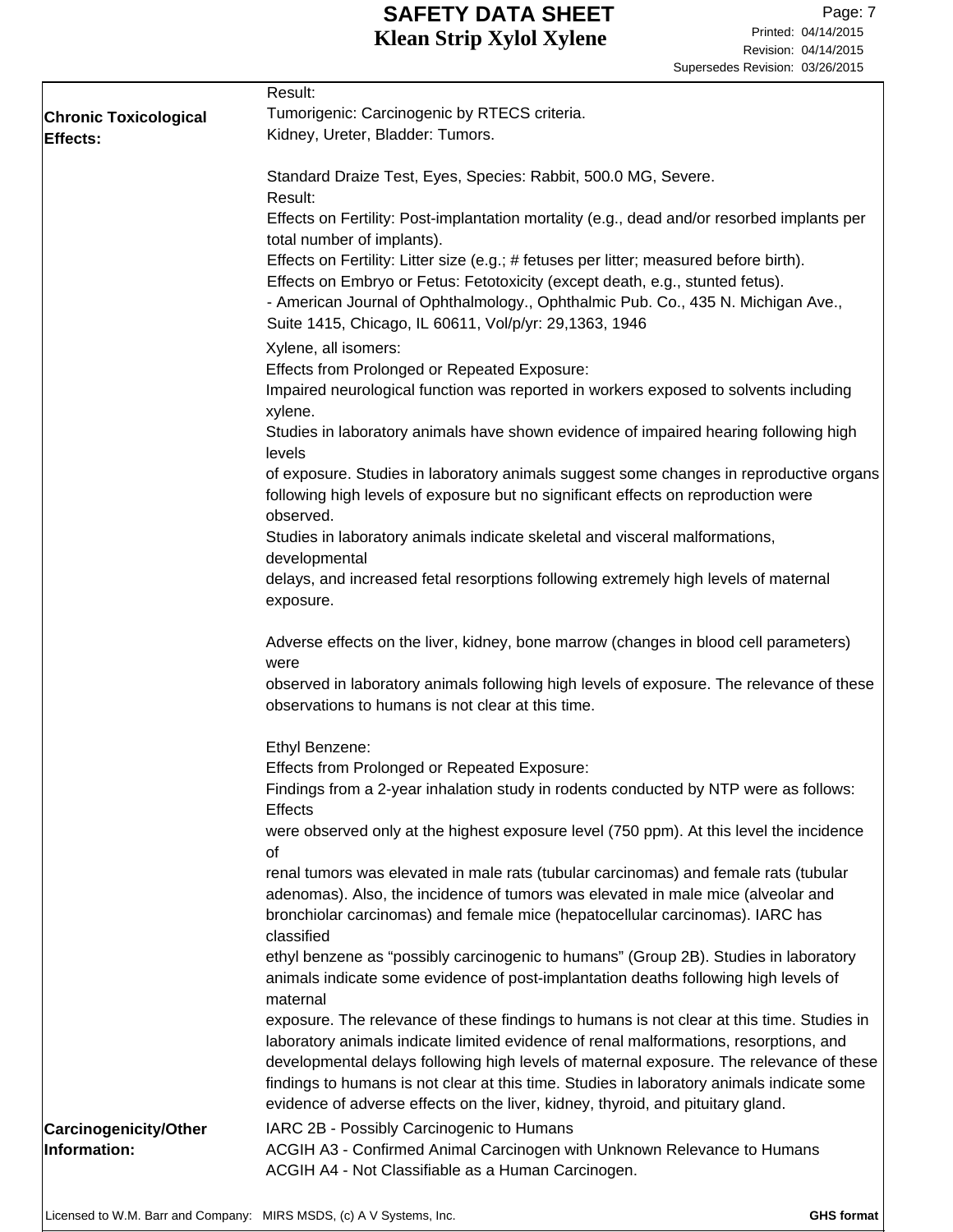Revision: 04/14/2015 Printed: 04/14/2015 Page: 8 Supersedes Revision: 03/26/2015

|                                                                                                                                                                                                                                                                                                                                                                         |                                                                       |                                                                                                                                                                                                                                                                                                                                           |                                    |                                                                                      |                                                                                     |                    |                | ouperseaes individual. Us/20/2019 |
|-------------------------------------------------------------------------------------------------------------------------------------------------------------------------------------------------------------------------------------------------------------------------------------------------------------------------------------------------------------------------|-----------------------------------------------------------------------|-------------------------------------------------------------------------------------------------------------------------------------------------------------------------------------------------------------------------------------------------------------------------------------------------------------------------------------------|------------------------------------|--------------------------------------------------------------------------------------|-------------------------------------------------------------------------------------|--------------------|----------------|-----------------------------------|
| CAS#                                                                                                                                                                                                                                                                                                                                                                    |                                                                       | <b>Hazardous Components (Chemical Name)</b>                                                                                                                                                                                                                                                                                               |                                    | <b>NTP</b>                                                                           |                                                                                     | <b>IARC</b>        | <b>ACGIH</b>   | <b>OSHA</b>                       |
| 1330-20-7                                                                                                                                                                                                                                                                                                                                                               | Xylene (mixed isomers) {Benzene, dimethyl-}                           |                                                                                                                                                                                                                                                                                                                                           |                                    | n.a.                                                                                 | 3                                                                                   |                    | A <sub>4</sub> | n.a.                              |
| $100 - 41 - 4$                                                                                                                                                                                                                                                                                                                                                          |                                                                       | Ethylbenzene {Ethylbenzol; Phenylethane}                                                                                                                                                                                                                                                                                                  |                                    | n.a.                                                                                 | 2Β                                                                                  |                    | A3             | n.a.                              |
| 98-82-8                                                                                                                                                                                                                                                                                                                                                                 |                                                                       | Cumene {Benzene, 1-Methylethyl-; Isopropylbenzene}                                                                                                                                                                                                                                                                                        |                                    | n.a.                                                                                 | 2Β                                                                                  |                    | n.a.           | n.a.                              |
|                                                                                                                                                                                                                                                                                                                                                                         |                                                                       |                                                                                                                                                                                                                                                                                                                                           | <b>12. ECOLOGICAL INFORMATION</b>  |                                                                                      |                                                                                     |                    |                |                                   |
|                                                                                                                                                                                                                                                                                                                                                                         |                                                                       | No data available.                                                                                                                                                                                                                                                                                                                        |                                    |                                                                                      |                                                                                     |                    |                |                                   |
|                                                                                                                                                                                                                                                                                                                                                                         |                                                                       |                                                                                                                                                                                                                                                                                                                                           | <b>13. DISPOSAL CONSIDERATIONS</b> |                                                                                      |                                                                                     |                    |                |                                   |
| <b>Waste Disposal Method:</b>                                                                                                                                                                                                                                                                                                                                           |                                                                       | Dispose in accordance with local, state, and federal regulations.                                                                                                                                                                                                                                                                         |                                    |                                                                                      |                                                                                     |                    |                |                                   |
|                                                                                                                                                                                                                                                                                                                                                                         |                                                                       |                                                                                                                                                                                                                                                                                                                                           | <b>14. TRANSPORT INFORMATION</b>   |                                                                                      |                                                                                     |                    |                |                                   |
|                                                                                                                                                                                                                                                                                                                                                                         | <b>LAND TRANSPORT (US DOT):</b>                                       |                                                                                                                                                                                                                                                                                                                                           |                                    |                                                                                      |                                                                                     |                    |                |                                   |
| <b>UN/NA Number:</b>                                                                                                                                                                                                                                                                                                                                                    | <b>DOT Proper Shipping Name: Xylenes</b><br><b>DOT Hazard Class:</b>  | 3<br><b>UN1307</b><br>LAMMABLE LIQUI                                                                                                                                                                                                                                                                                                      |                                    | <b>FLAMMABLE LIQUID</b>                                                              | <b>Packing Group:</b>                                                               |                    | Ш              |                                   |
| <b>Additional Transport</b><br>Information:                                                                                                                                                                                                                                                                                                                             |                                                                       | The shipper/supplier may apply one of the following exceptions: Combustible Liquid,<br>Consumer Commodity, Limited Quantity, Viscous Liquid, Does Not Sustain Combustion,<br>or others, as allowed under 49CFR Hazmat Regulations. Please consult 49CFR<br>Subchapter C to ensure that subsequent shipments comply with these exceptions. | <b>15. REGULATORY INFORMATION</b>  |                                                                                      |                                                                                     |                    |                |                                   |
|                                                                                                                                                                                                                                                                                                                                                                         | EPA SARA (Superfund Amendments and Reauthorization Act of 1986) Lists |                                                                                                                                                                                                                                                                                                                                           |                                    |                                                                                      |                                                                                     |                    |                |                                   |
| CAS#                                                                                                                                                                                                                                                                                                                                                                    |                                                                       | <b>Hazardous Components (Chemical Name)</b>                                                                                                                                                                                                                                                                                               |                                    | S. 302 (EHS)                                                                         | S. 304 RQ                                                                           |                    |                | S. 313 (TRI)                      |
| 1330-20-7                                                                                                                                                                                                                                                                                                                                                               |                                                                       | Xylene (mixed isomers) {Benzene, dimethyl-}                                                                                                                                                                                                                                                                                               |                                    | No                                                                                   |                                                                                     | <b>Yes 100 LB</b>  | Yes            |                                   |
| $100 - 41 - 4$                                                                                                                                                                                                                                                                                                                                                          |                                                                       | Ethylbenzene {Ethylbenzol; Phenylethane}                                                                                                                                                                                                                                                                                                  |                                    | No                                                                                   |                                                                                     | <b>Yes 1000 LB</b> | Yes            |                                   |
| 98-82-8                                                                                                                                                                                                                                                                                                                                                                 | Isopropylbenzene}                                                     | Cumene {Benzene, 1-Methylethyl-;                                                                                                                                                                                                                                                                                                          |                                    | No                                                                                   |                                                                                     | Yes 5000 LB        | Yes            |                                   |
| This material meets the EPA [X] Yes [ ] No<br>Acute (immediate) Health Hazard<br>$[X]$ Yes $[ \ ]$ No<br>Chronic (delayed) Health Hazard<br>'Hazard Categories' defined<br><b>Fire Hazard</b><br>for SARA Title III Sections<br>[X] Yes [ ] No<br>Sudden Release of Pressure Hazard<br>311/312 as indicated:<br>$[$ ] Yes $[X]$ No<br>[ ] Yes [X] No<br>Reactive Hazard |                                                                       |                                                                                                                                                                                                                                                                                                                                           |                                    |                                                                                      |                                                                                     |                    |                |                                   |
| CAS#                                                                                                                                                                                                                                                                                                                                                                    |                                                                       | <b>Hazardous Components (Chemical Name)</b>                                                                                                                                                                                                                                                                                               |                                    |                                                                                      | <b>Other US EPA or State Lists</b>                                                  |                    |                |                                   |
| 1330-20-7                                                                                                                                                                                                                                                                                                                                                               |                                                                       | Xylene (mixed isomers) {Benzene, dimethyl-}                                                                                                                                                                                                                                                                                               |                                    | CAA HAP, ODC: HAP; CWA NPDES: Yes; TSCA: Yes -<br>Inventory; CA PROP.65: No          |                                                                                     |                    |                |                                   |
| $100 - 41 - 4$                                                                                                                                                                                                                                                                                                                                                          |                                                                       | Ethylbenzene {Ethylbenzol; Phenylethane}                                                                                                                                                                                                                                                                                                  |                                    | CAA HAP, ODC: HAP; CWA NPDES: Yes; TSCA: Yes -<br>Inventory, 4 Test; CA PROP.65: Yes |                                                                                     |                    |                |                                   |
| 98-82-8                                                                                                                                                                                                                                                                                                                                                                 | Isopropylbenzene}                                                     | Cumene {Benzene, 1-Methylethyl-;                                                                                                                                                                                                                                                                                                          |                                    |                                                                                      | CAA HAP, ODC: HAP; CWA NPDES: No; TSCA: Yes -<br>Inventory, 4 Test; CA PROP.65: Yes |                    |                |                                   |
|                                                                                                                                                                                                                                                                                                                                                                         |                                                                       |                                                                                                                                                                                                                                                                                                                                           |                                    |                                                                                      |                                                                                     |                    |                |                                   |